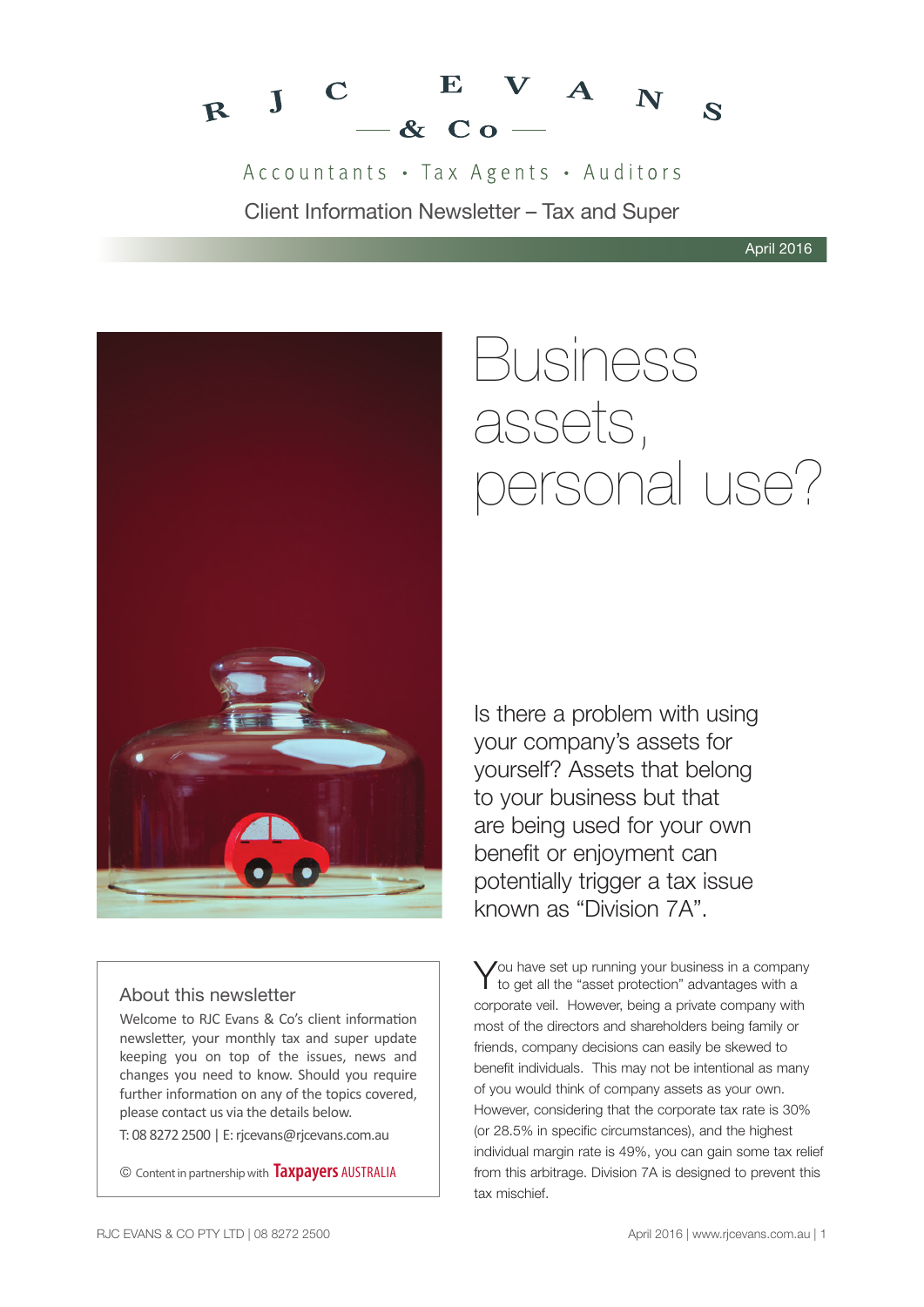The Diver<br>
7<br>
is<br>
and<br>
poter<br>
catch<br>
transad<br>
th<br>
subst t, in<br>
nce,<br>
not<br>
ve a<br>
tion<br>
is ... **The Division 7A net is wide, and may potentially catch many transactions that, in substance, do not involve a distribution of profits ...**

### WHAT'S DIVISION 7A?

Division 7A treats a payment or other benefit provided by a private company to a shareholder (or their associate) as a payment for income tax purposes. This integrity measure can apply even if the recipient treats the transaction as a gift, or a loan, or the waiving of a debt.

The Division 7A net is wide, and may potentially catch many transactions that, in substance, do not involve a distribution of profits, such as using a company's assets for private enjoyment. This is especially the case since the definition of "payment" was expanded to include the provision of assets.

### CAN THIS HAPPEN IF I USE COMPANY ASSETS FOR PERSONAL USE?

Yes it can. Real tangible company assets are usually the biggest exposure that you may have to Division 7A without realising it, and may unintentionally fall out of any discussions you may have with us.

An example would be a holiday house that is owned by a company but is used by a shareholder of that company. The value of this use, under Division 7A, can be deemed to be a dividend and form part of the shareholder's assessable income.

There are certain exemptions that can apply however – for example, if the house was being used as a main residence. Check with this office for further information.

### WATCH OUT FOR MOTOR VEHICLES

Another fairly common example concerns the provision of motor vehicles, but they are most likely caught by fringe benefits tax (FBT) rather than Division 7A because those vehicles are typically provided to directors in their capacity as employees despite those directors being shareholders (see panel at right). This starts getting quite complex, so please talk to this office if you have motor vehicles used in this manner by shareholders, directors or employees.

One of the results from the ATO's recent ramping up of its data matching activities has been an increased triggering of both Division 7A and FBT provisions after vehicles registered to businesses were found to be used privately by, respectively, shareholders or employees.  $\blacksquare$ 

### OTHER ISSUES TO CONSIDER WHEN USING BUSINESS ASSETS

If your transactions are subject to Division 7A, you may also need to consider some other areas of tax, such as FBT, issues related to share dividends or family law.

### Fringe benefits tax

Division 7A does not apply to payments made to shareholders or their associates in their capacity as an employee or as an associate of an employee of a private company. However, such payments may be subject to FBT.

On the other hand, Division 7A does apply to loans and debt forgiveness provided to shareholders or their associates, even where such benefits are provided in their capacity as an employee or as an associate of an employee. To avoid double taxation, such benefits are not subject to FBT.

### Dividend imputation, franking credits

Payments and other benefits taken to be Division 7A dividends are generally unfrankable distributions unless they are provided under a family law obligation. However the ATO has a general discretion to allow a Division 7A dividend to be frankable if it arises because of an honest mistake or inadvertent omission.

### Family law

Payments and other benefits provided by a private company to shareholders or their associates as a result of divorce or other relationship breakdowns may be treated as Division 7A dividends and are assessable income of the recipient. However such payments or other benefits are treated as frankable dividends if provided under a family law obligation, such as a court order, a maintenance agreement approved by a court under the family law act or court orders relating to a de facto marriage breakdown.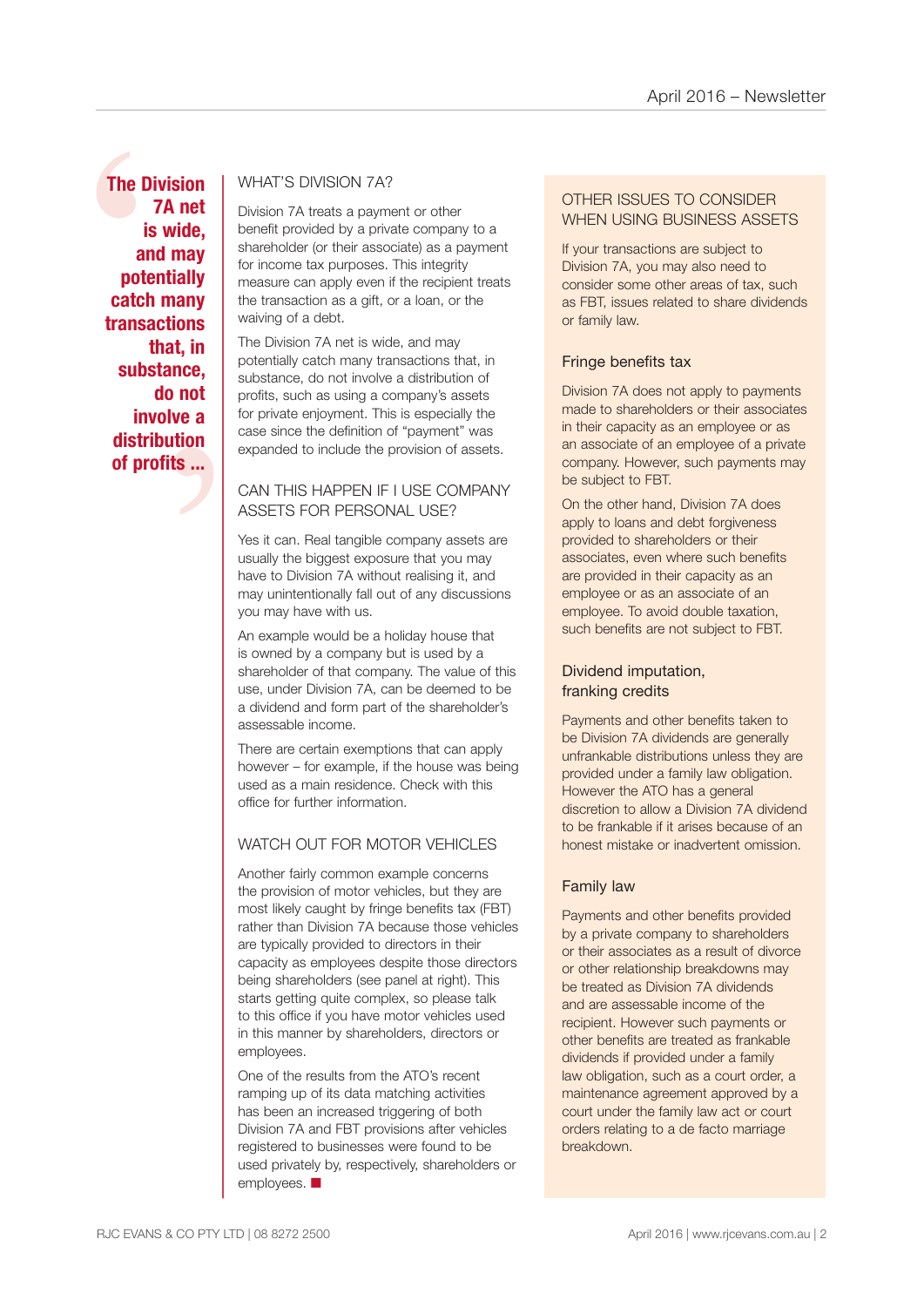# Death benefit nominations for your SMSF

A death benefit nomination is a written direction to SMSF trustees that instructs the trustee to pay a member's entitlements to certain dependants and/or legal personal representatives (their estate) in the proportions the member wishes in the event of their death.

I ith so much money tied up in superannuation, and more and more of Australia's retirement savings being managed under the direction of an SMSF trust deed, it is important to make sure any fund balance left over after one's time is up goes to the intended beneficiaries of your estate.

One misconception that many people have is that their normal "last will and testament" will safely distribute their estate, including money tied up in their superannuation fund. But the payment of benefits from an SMSF upon the death of a member is done in accordance to the governing rules of the fund, not according to the terms of a will.

This is why it is important for every member of an SMSF to direct how benefits are to be paid upon their death – and the death benefit nomination is the vehicle to make sure this is done.

### Nominations come in two flavours

The nomination can be binding – that is, it leaves no discretion to the trustee about how or to whom benefits are paid – or non-binding. The latter notifies the trustee of the member's preferred beneficiaries and the division of benefits, but leaves the final decision to the trustee (unless the governing rules of the fund provide otherwise).

A fund without a valid binding nomination will end up having benefits paid out according to the trust deed, if such provisions are included there, or see the trustee being guided, as appropriate, by any non-binding nomination, the late member's will or just simply exercising their own discretion.

The reasons some SMSF members may opt for a nonbinding nomination can include that they may not have made their mind up about dividing up assets after they've gone, or because they know that superannuation law dictates that benefits can only be directed to dependants or legal personal representatives anyway. Or it can often be because as fellow SMSF members are family, the member assumes their benefits will end up in appropriate hands.

Also, leaving some discretion to the trustee allows for changed circumstances to be taken into account, particularly where a nomination was made some time ago and relationships or dependencies have changed in the intervening period. The trustee can also consider the tax implications of any particular benefit distribution when the time comes.

A binding death benefit nomination, as noted above, leaves no discretion to the trustee. Benefits must be paid out in strict accordance to the nomination, which can be used to ensure no disputes arise between feuding relatives (or to exclude wayward children or estranged children's spouses).

Also a binding nomination made for an SMSF does not have to be renewed or reconfirmed every three years (which is a legal requirement for other types of super funds). They are sometimes referred to as "non-lapsing binding nominations".

However it has become accepted wisdom among superannuation industry circles that an SMSF member/ trustee should consider refreshing a death benefit nomination every few years anyway, whether it is binding or non-binding – just to be certain that their wishes are satisfied and for further peace of mind, but also so that no future beneficiaries will have any reason to dispute or call into question the late member's intentions.

However making a death benefit nomination binding potentially adds another ongoing requirement for members – to make sure the nomination is updated and continues to reflect your wishes should there be a change in family circumstances. Such changes can include the death of a dependant, the birth of a new dependant or the end of a relationship. Otherwise a binding nomination for an SMSF will remain in force until the member changes or revokes it.

Changing a death benefit nomination can be done at any time by completing a new nomination expressing the changed or new intentions of the member, and giving this to the trustee. The written notice needs to be signed and dated in the presence of two witnesses who are at least age 18, neither of whom is a nominee.

Ask us for help if these death benefit nominations are on your horizon.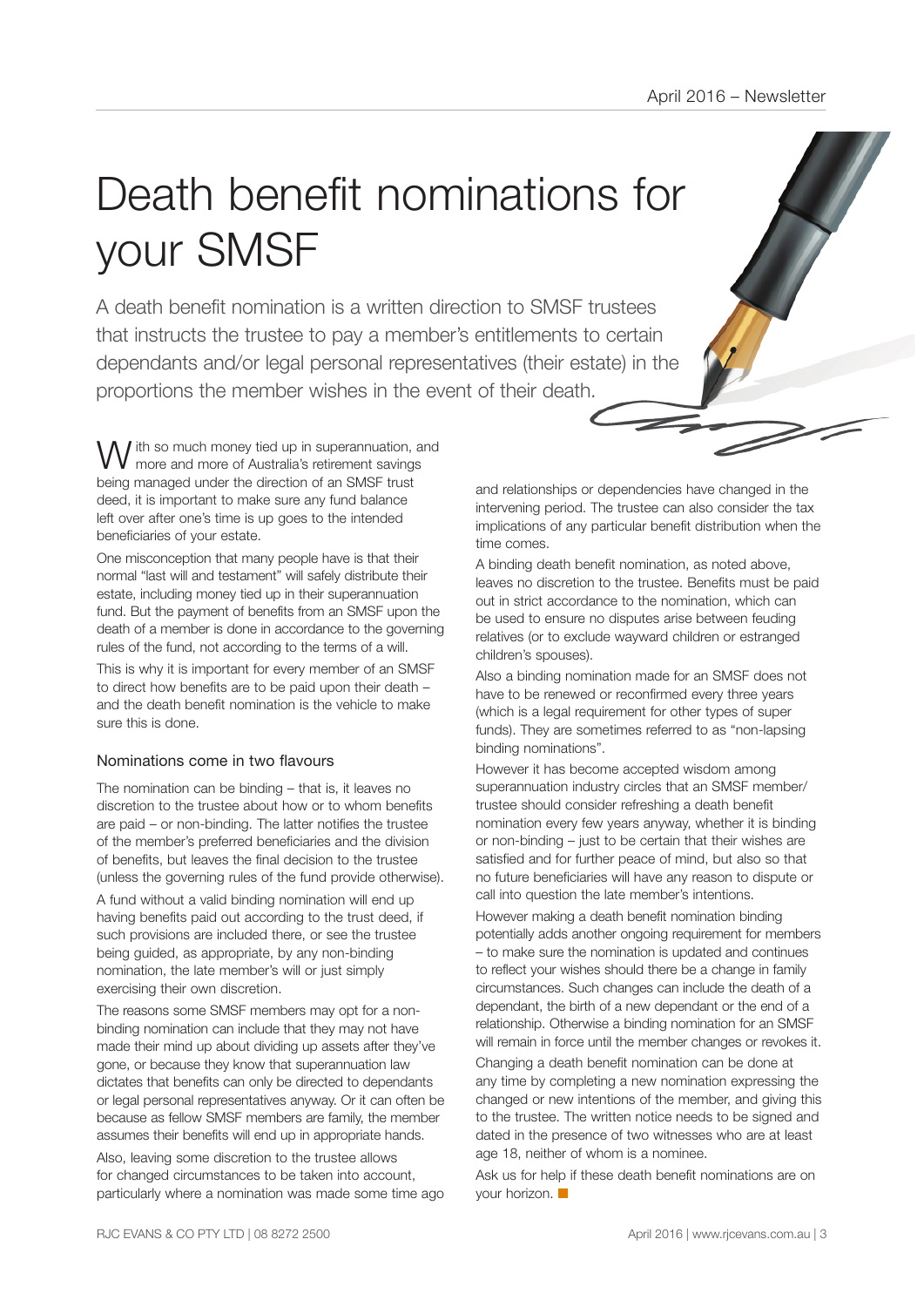### Considering a change of structure for your small business?

The final tranche of 2015 small business budget<br>announcements have made it into law, now expanding the tax relief available for small businesses to change the legal structure of their business. This new arrangement is designed to provide greater flexibility for small businesses to change structures without incurring an immediate CGT liability, and allowing it to defer CGT to a later point in time.

From July 1, 2016, a CGT rollover relief may apply to:

- transfers of depreciating assets, where the balancing adjustment event arising from the transfer occurs on or after July 1
- transfers of trading stock or revenue assets, where the transfer is after July 1, and
- transfers of CGT assets, where the CGT event from this transfer is after the same date.

This new law is in addition to rollovers currently available where an individual, trustee or partner transfers assets to, or creates assets in, a company in the course of incorporating a business. The optional rollover will be available where a small business entity transfers an "active asset" to another small business entity as part

of a genuine business restructure, without changing the ultimate economic ownership of the asset.

Whether a restructure is "genuine" will be determined based on all of the facts and circumstances. Relevant aspects include whether it is a bona fide commercial arrangement undertaken to enhance business efficiency, whether the transferred assets continue to be used in the business, and whether or not it is a preliminary step to, as the bill puts it, "facilitate the economic realisation of assets".

To be eligible for the rollover, both parties to the transfer must be either:

- a "small business entity" with \$2 million or less in turnover for the year during which the transfer occurs
- an entity that has an "affiliate" that is a small business entity for that income year
- "connected" with an entity that is a small business entity for that income year, or
- a partner in a partnership that is a small business entity for that income year.

Contact this office if you require further information.  $\blacksquare$ 



### Boats, planes, cars, horses … **Data matching to uncover wealth**

In the old days, tax officials could be seen driving around the 'burbs looking for signs of opulence that didn't match your income.

Now, with everything that needs to be known available digitally, data matching can uncover income that doesn't seem to match lifestyle in a fast and effective manner.

The ATO it is now working with insurance providers to identify Australians with policies covering an expanded range of luxury assets.

Watch out if you have insured any of these types of assets — marine, aviation, enthusiast motor vehicles, fine art and thoroughbred horses — to cover for damage or loss.

The ATO is matching the value of the insurance on these items to identify the wealthy lurking among us, and says this information will be used by it to get a more accurate estimate of the true wealth of individual taxpayers.

Starting from the beginning of this year, the ATO has commenced issuing formal notices to insurers to provide these policy details. Based on specific criteria, it expects to receive 100,000 records that may require further examination.

Please check your policies to make sure that you are insured via the correct entity, especially if you are small business entity. From our experience, many of the "please explains" may just come from administration errors and not anything mischievous.

Please contact us if you are concerned with any of your luxury assets.  $\blacksquare$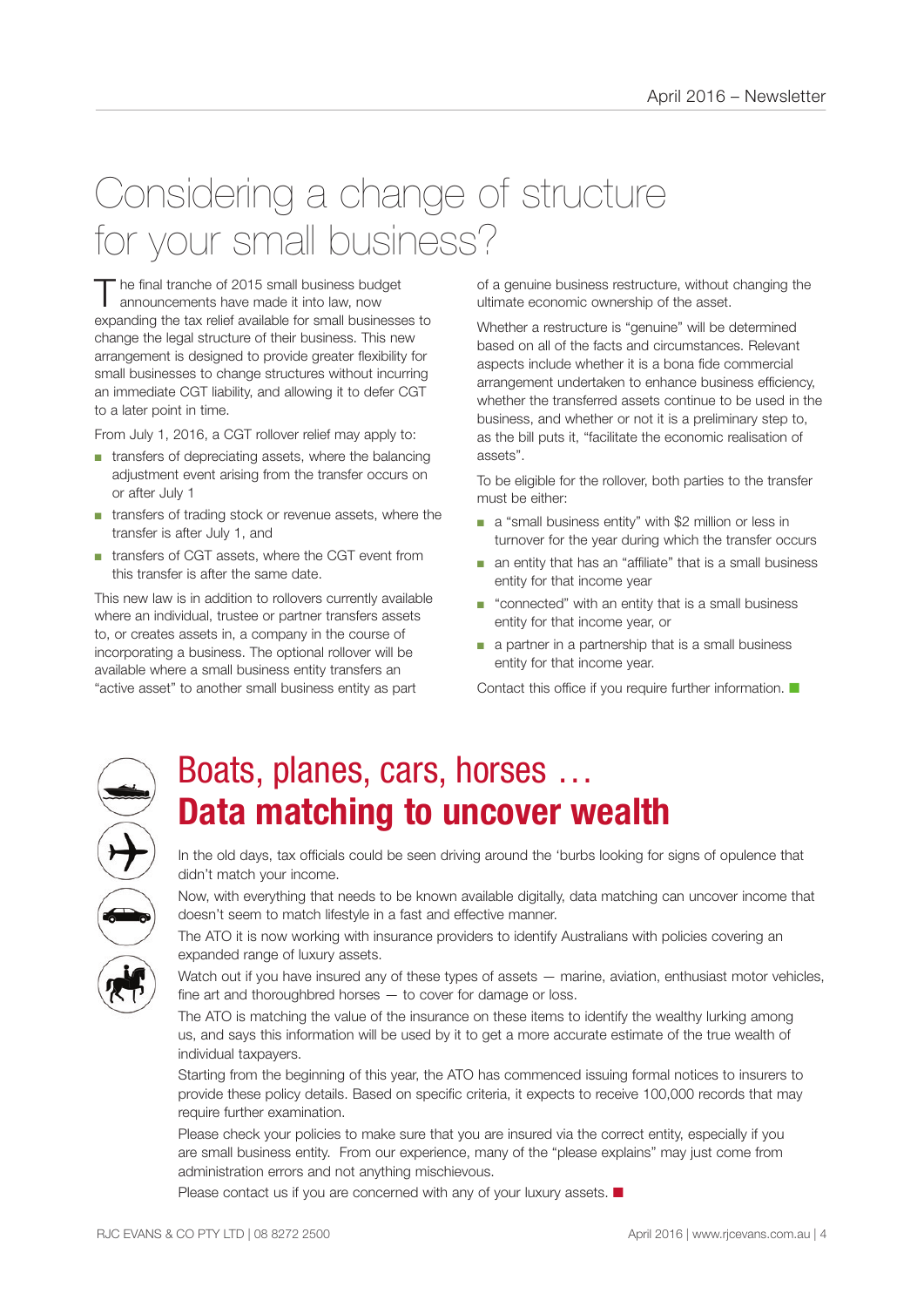

### Work-related travel expenses: Why are they on the ATO's radar?

 $A$ n area where we see individuals getting it wrong<br>Aas employees is in relation to claiming work-related travel expenses.

The absence of hard and fast rules can make claiming travel expenses difficult as often the deductibility of such costs can be dependent on the nature of employment, the amount of time spent away from home and whether an allowance has been received to cover those costs. The required receipts and documentation must be sourced and maintained to make a claim.

Further, the requirements relating to the use of the Commissioner of Taxation's (the Commissioner) reasonable travel amounts without having to keep written substantiation can be confusing.

### WHY SHOULD LEOCUS ON TRAVEL EXPENSE DEDUCTIONS?

The deductibility of overnight work-related travel expenses, which includes transport, accommodation and meals, is firmly in the sight of the Commissioner recently.

Our experience indicates that the ATO has been particularly active in targeting and in some cases amending prior year assessments for excessive claims in respect of

individuals whose professions require them to frequently travel and stay away from home. Agents have had enquiries with respect to the tax affairs of clients who work as academics, fly-in, fly-out (FIFO) workers and medical practitioners.

### WHEN ARE TRAVEL COSTS ALLOWED AS A DEDUCTION?

As an employee, you are entitled to claim a deduction for travel costs, which can comprise accommodation, meals and transportation to the extent the loss or outgoing is incurred in gaining employment income and that it is not of a capital nature, a domestic nature or relates to the earning of exempt income.

As a general rule, travel costs incurred are deductible to an individual if it can be sufficiently demonstrated that the costs are incurred in the course of performing their employment duties and are not private or domestic in nature.

Accommodation costs incurred by an employee on short business trips are mostly deductible, however, the tax treatment is less clear where an employee is required to work away from their usual place of residence for an extended duration.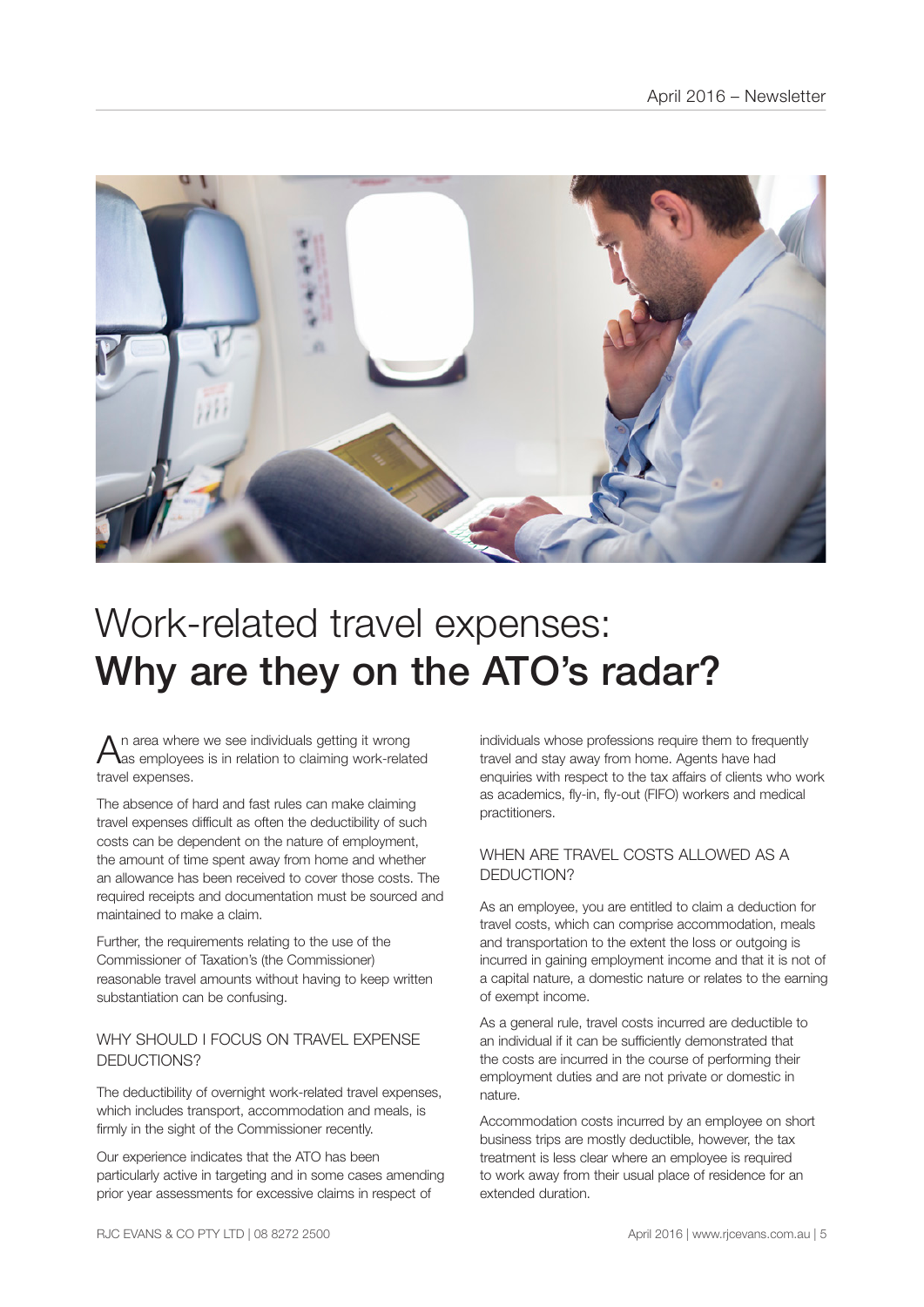Whether the individual is considered to be "living away from home" (LAFH) or "travelling" (as part of their employment) is a critical consideration in determining the deductibility of travel costs.

#### WHAT IS THE DISTINCTION BETWEEN "I AFH" AND "TRAVELLING"?

When an employee is "travelling" on business on behalf of an employer, travel expenses are incidental to the proper carrying out of the employment function and do not have the character of being private or domestic expenses. Such expenditure is typically deductible.

In some cases, the employee might also receive an allowance from their employer to cover for their LAFH or travelling costs (these are particularly common with FIFO workers and certain itinerant workers).

The ATO offers the following comparisons to help determine the difference:

| Living away from<br>home allowance                                                                                                                                                                | <b>Travelling</b><br>allowance                                                                                 |
|---------------------------------------------------------------------------------------------------------------------------------------------------------------------------------------------------|----------------------------------------------------------------------------------------------------------------|
| This is paid where<br>an employee has<br>taken up temporary<br>residence away from<br>their usual place of<br>residence in order to<br>carry out duties at a<br>new, but temporary,<br>workplace. | This is paid because<br>an employee is<br>travelling in the<br>course of performing<br>their job.              |
| There is a change<br>of job location in<br>relation to paying the<br>allowance.                                                                                                                   | There is no change<br>of job location in<br>relation to paying the<br>allowance.                               |
| Where an employee<br>is living away from<br>home, it is more<br>common for that<br>employee to be<br>accompanied by<br>their spouse and<br>family.                                                | Where an employee<br>is travelling, they<br>are generally not<br>accompanied by<br>their spouse and<br>family. |
| They are paid for<br>longer periods (more<br>than 21 days).                                                                                                                                       | They are paid for<br>short periods.                                                                            |

The ATO emphasises that these indicators are guidelines only, and in the case of making a cliam for a travelling expense no single indicator should be relied upon to determine the nature of an allowance.

For example, a travelling allowance might be paid to a commercial traveller, or to travelling entertainer almost continuously, whereas another claimant may receive a LAFHA for only a month.

There may be circumstances when an employee is away from their usual home base for a brief period in which it may be difficult to determine whether the employee is living away from home or travelling.

As guidance to distinuish between the type of allowances, the ATO says that as a practical general rule, where the period away does not exceed 21 days, generally the allowance will be treated as a travelling allowance rather than a LAFHA.

### HOW ARE TRAVELLING ALLOWANCES TAXED. COMPARED TO LAFH ALLOWANCES?

An allowance that satisfies the meaning of a travelling allowance would be assessed to you and deductions for travel costs incurred may be claimed against that allowance.

In contrast, a LAFH allowance, to the extent that it qualifies as a "living away from home fringe benefit" for FBT purposes, would not be assessable you. Travel expenses incurred would generally not be deductible if you are an employee and you are living away from your usual place of residence.

#### WHAT RECORDS DO I NEED TO KEEP IN ORDER TO CLAIM A DEDUCTION? WHAT'S THE "SUBSTANTIATION EXCEPTION"?

All deductible travel expenses must be substantiated with written evidence and travel records (such as ticket or booking receipts and travel diaries) by you, otherwise a claim will be denied.

A "substantiation exception" is however available, which allows you to claim travel expenses without the need to keep written records if you are in receipt of a "bona fide" travel allowance.

If eligible, you can claim deductions for travel expenses up to the Commissioner's prescribed reasonable amounts for the relevant year without having to keep written evidence.

We do however recommend that you keep all relevant receipts regardless, in order to support your claims. Also, doing this would put you more at ease in the event of an ATO audit.

This is a tricky area of the law, so please contact us if you require assistance.  $\blacksquare$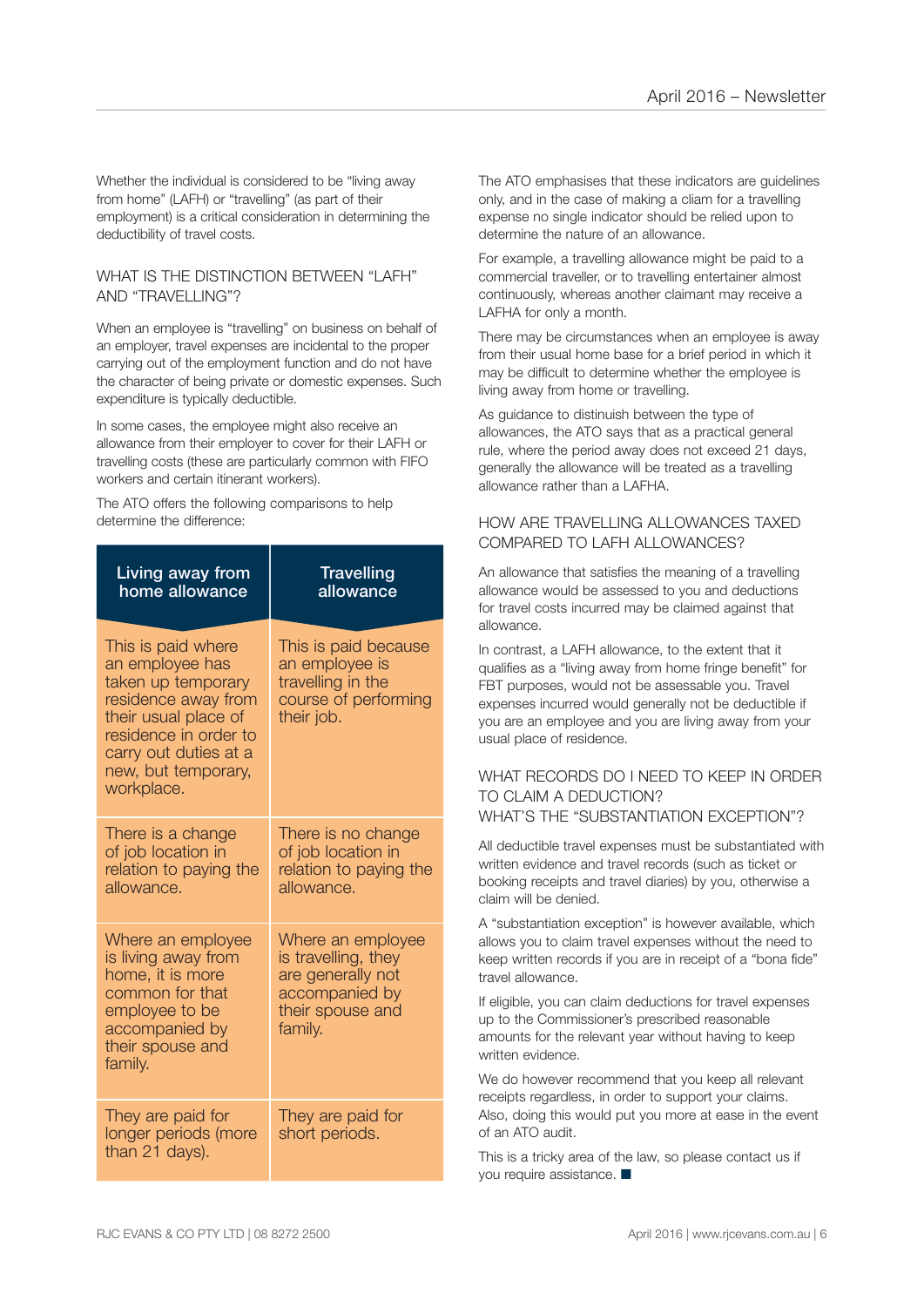

### The "I hadn't thought of that" business essential: Succession planning

 $\blacksquare$  rom about five years ago, the baby boomer generation started to turn 65. A surge in Australian business owners retiring began, and continues, but the topic of succession planning, although given some emphasis by this demographic wave, remains a perennially under-addressed issue.

Often a recurring subject of the ATO's "Building Confidence" compliance website, effective succession planning can allay many of the tax risks that stem from the fact that every small and medium sized business owner will at some stage close-up shop, retire or otherwise leave their businesses.

While on some level every business owner realises they should have a succession plan in place, and not just family businesses, it seems less common to find an entrepreneur who has done something about it. Even the seemingly straightforward assumption that you will at some stage exit your business needs to at least recognise that there should be a process to tick off all the issues.

Of course there is more than just the tax issues to consider (although CGT will figure largely) – there is super, valuing your business, finding the right person to take over, and selling or otherwise divesting yourself of something you've probably put a lot of blood, sweat

and tears into growing. Contemporary times may be witnessing a spike of baby boomers going through the process, but this should only cement the idea that succession planning will continue to be an important part of business life.

### NOT ENOUGH PLANNING

The ATO has found that most small business owners have not done enough planning to make a smooth exit. "We have found that leaving a business is less risky if owners have worked with their tax adviser to address the taxation issues of an exit strategy or succession plan well before leaving the business," it says.

The fact is that when a business is sold quickly and without proper planning, items can fall through the cracks and result in obligations not being met – or result in unnecessary and costly financial consequences (including tax).

With so many issues to juggle (such as dealing with capital assets, staff, final dividends and so on) and possibly a lifetime's achievement at stake, it can be extremely valuable to have professional advice and input to ensure careful planning – especially with the often large amounts of money involved.